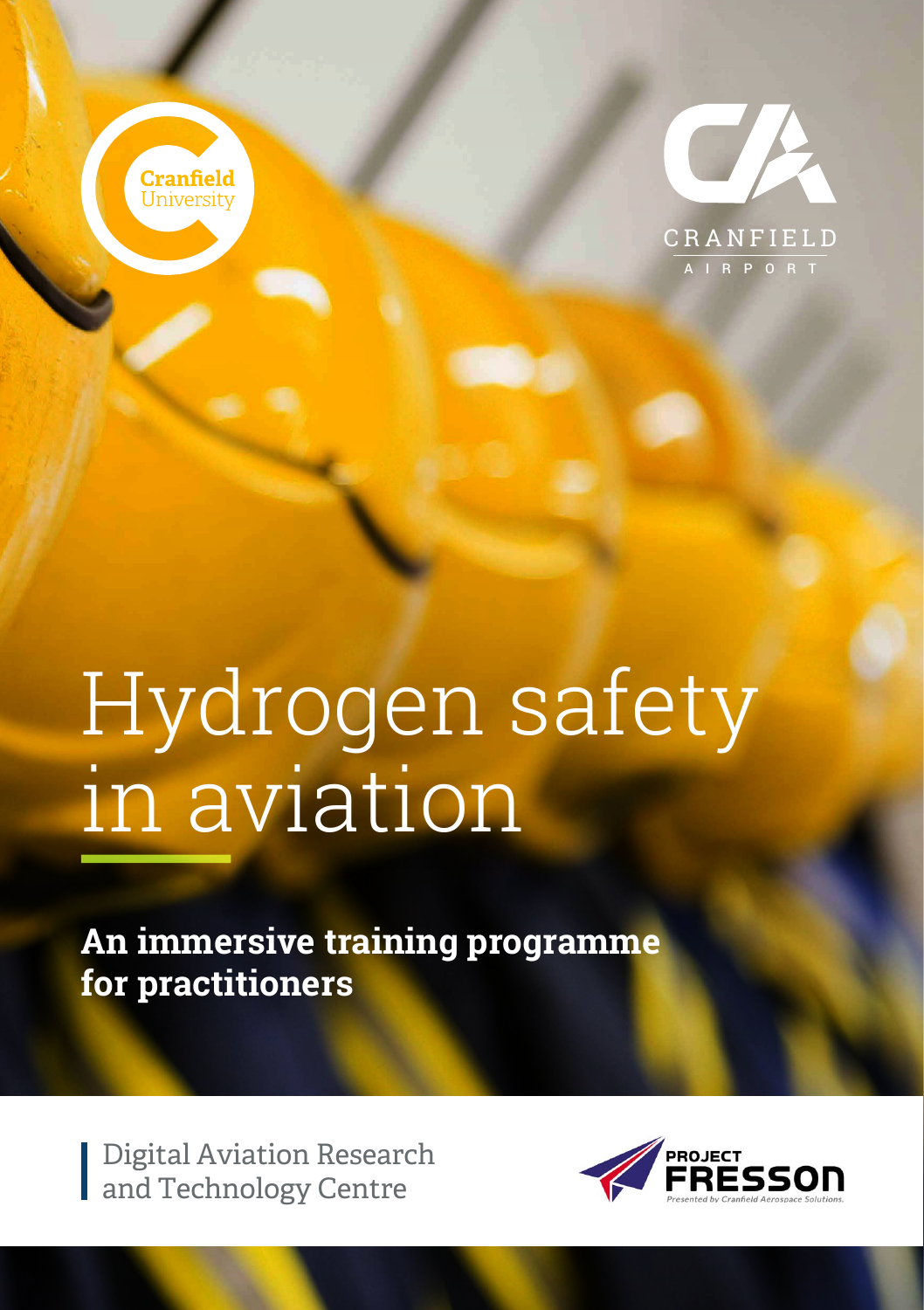**Hydrogen is widely seen as having an important role to play in aviation becoming carbon net zero. However, hydrogen aircraft pose new safety challenges compared with traditional technologies, and there remain key knowledge gaps in terms of future training provision and qualifications for fire and rescue, ground handling, and fuel service providers.** 

## Hydrogen safety in aviation programme

Funded by the Connected Places Catapult and working alongside Cranfield Aerospace Solutions and Cranfield Airport, immersive 360 and XR (extended reality) technologies will be used to develop a free interactive familiarisation programme covering a basic 'awareness level' overview of hydrogen safety in aviation. This will give users the opportunity to develop their basic knowledge and understanding of hydrogen safety in a secure, interactive, and immersive training environment.

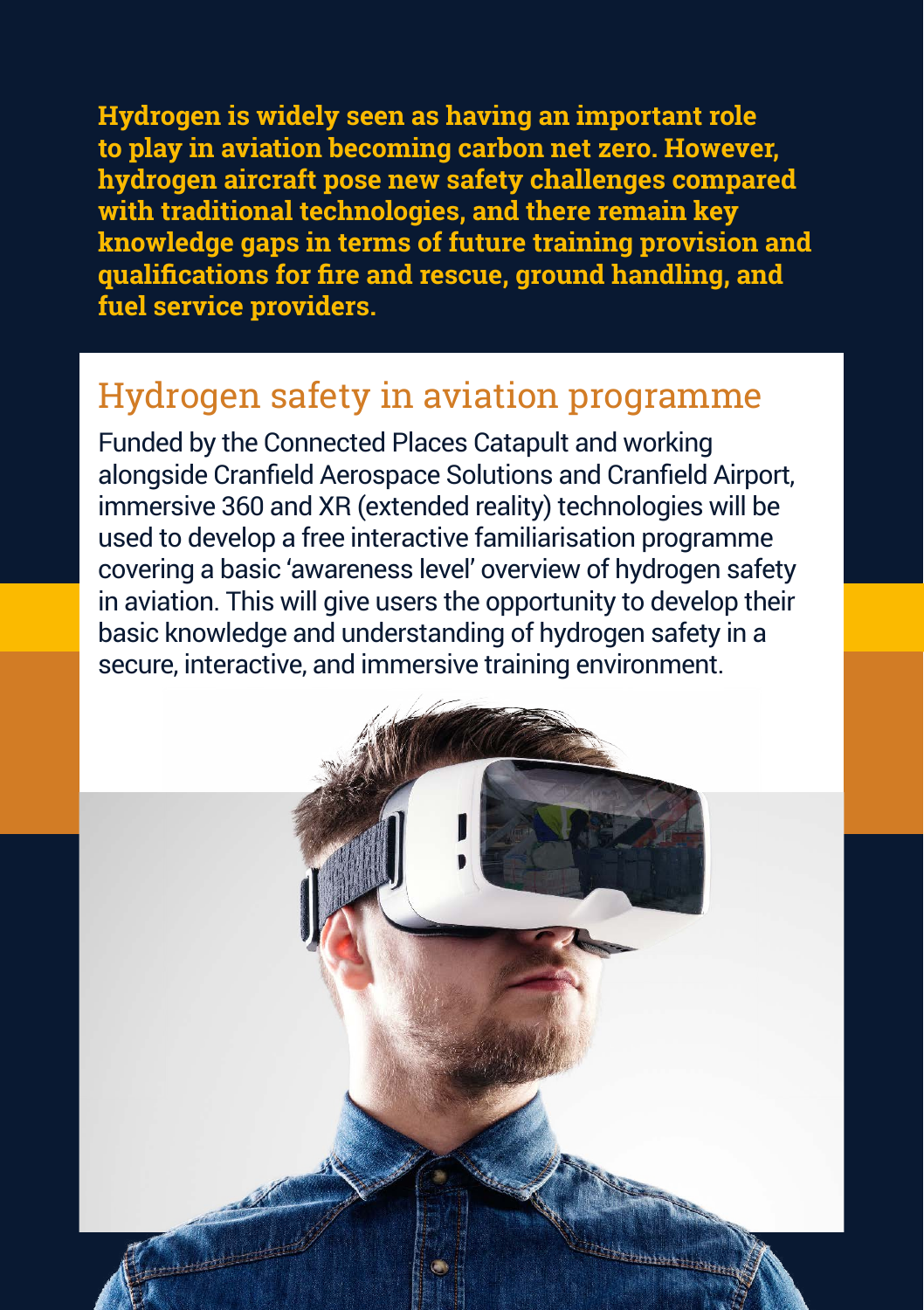

## Training programme details

Grander

**The programme will be based on live demonstrations using Cranfield Aerospace Solution's 'Project Fresson' Britten Norman Islander, one of the first gaseous hydrogen fuel cell aircraft in the UK and Cranfield Airport's Fire and Rescue Service.**

The demonstrations will be conducted in the Ground Operations (GO) laboratory at Cranfield University's Digital Aviation Research Technology Centre (DARTeC), a test-bed demonstrator for developing innovative technologies related to aircraft ground operations.

The programme is due for completion by March 2022. To find out how to access this training or for further information please visit **[www.cranfield.ac.uk/dartecseamlessjourney](https://www.cranfield.ac.uk/centres/digital-aviation-research-and-technology-centre/seamless-journey)**